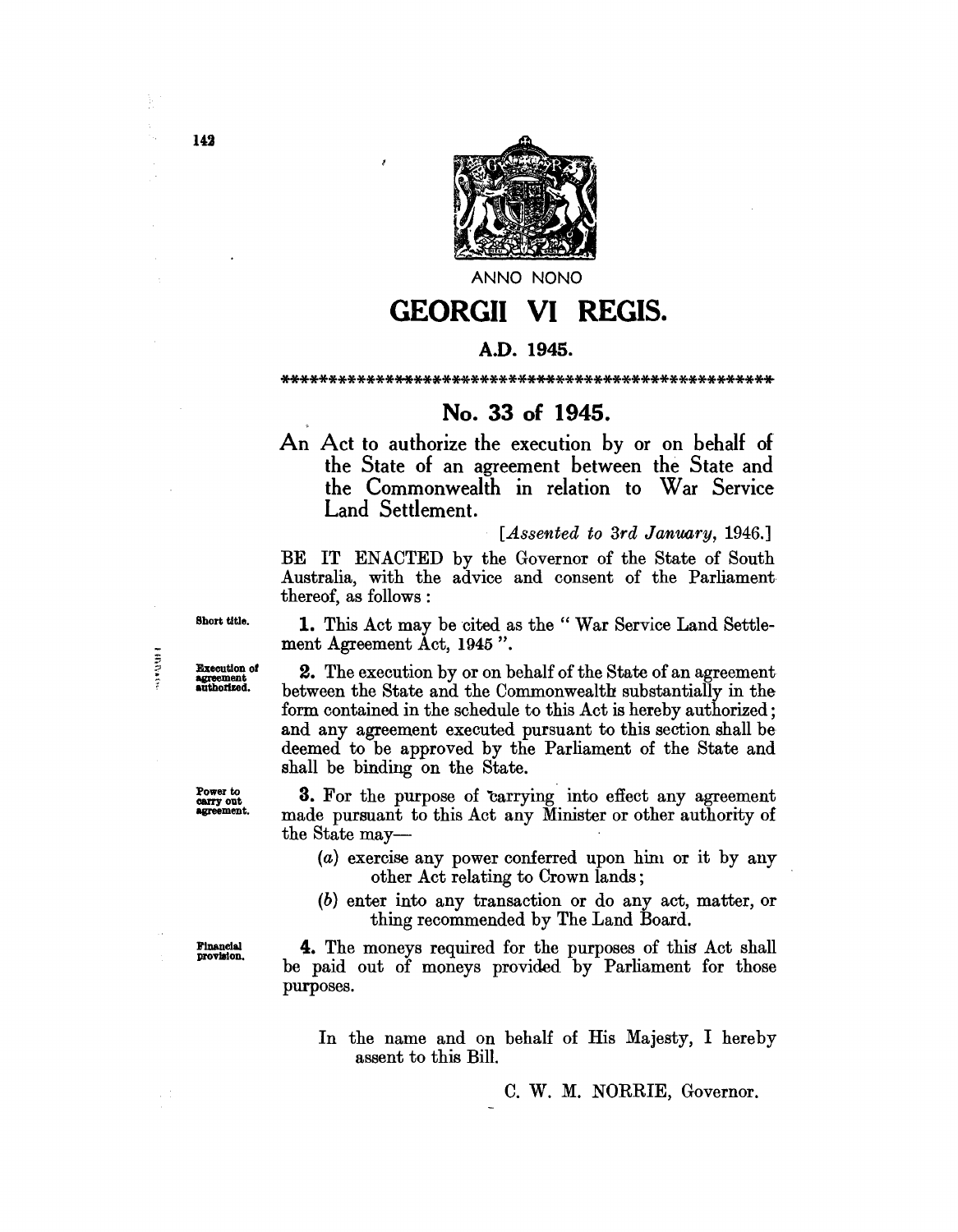### **THE** SCHEDULE.

AGREEMENT made the day of , one thousand nine hundred and forty-five, BETWEEN THE COMMONWEALTH OF AUSTBALIA (in this agreement called " the Commonwealth ") of the first part and THE STATE OF (in this agreement called" the State ") of the

#### second part.

WHEBEAS at a conference of Commonwealth and State Ministers at Canberra on the were agreed to with a view to the settlement on land in the State of discharged members of the Forces and other eligible persons:

AND WHEREAS it is expedient that an agreement be made between the Commonwealth and the State in order to carry into effect the said proposals :

Now IT IS HEREBY AGREED as follows:-

1. This agreement shall have no force or effect and shall not be binding on either party unless and until it is approved by the Parliament of the State.

 $2.$  (1) In this agreement-

" applicant" means a person applying to participate under the scheme:

" Crown land" means Crown land as defined in the land laws of the State :

" eligible person " means-

- $(a)$  a discharged member of the Forces who has been honourably discharged after not less than six months' war service, or having, in the opinion<br>of the appropriate State authority, been materially prejudiced by reason of the appropriate State authority, been materially prejudiced by reason of his war service, has been honourably discharged after less than six months' war service; or
- (b) a person included in a class of persons (if any) which the Commonwealth with the concurrence of the State determines shall be deemed eligible to participate in land settlement under the scheme:
- " holding" means the land allotted to a settler under the scheme:

" member of the Forces" has the same meaning as in section 4 of the Re-establishment and Employment Act, 1945, of the Commonwealth:

- $\lq\lq$  private land " means all land other than Crown land :
- " settler" means a person who has been allotted a holding under the scheme:
- " the scheme " means the scheme of land settlement contained in this agreement :
- "the war" means the war which commenced on the third day of September, one thousand nine hundred and thirty-nine, and includes any other war in which His Majesty became engaged after that date and before the date of this agreement:
- " war service" has the same meaning as in paragraphs  $(a)$ ,  $(b)$ ,  $(c)$ ,  $(d)$ , and  $(e)$ , of the definition of "war service" in section 4 of the Re-establishment and Employment Act, 1945, of the Commonwealth.

(2) For the purposes of this agreement, a member of the Forces who has ceased to be engaged on war service shall be deemed to have been discharged.

3. Land settlement under the 'scheme shall be carried out in accordance with the following principles :-

- (a) Settlement shall be undertaken only where economic prospects for the production concerned are reasonably sound, and the number of eligible persons to be settled shall be determined primarily by opportunities for settlement and not by the number of applicants.
- (b) Applicants shall.not be selected as settlers unless a competent authority is satisfied as to their eligibility, suitability and qualifications for settlement under the scheme and their experience of farm work.
- (c) Holdings shall be sufficient in size to enable settlers to operate efficiently and to earn a reasonable labour income.
- (d) An eligible person deemed suitable for settlement shall not be precluded from settlement by reason only of lack of capital, but a settler will be expected to invest in the holding such proportion of his own financial or other resources as is considered reasonable in the circumstances by the appropriate State authority.
- (e) Adequate guidance and technical advice shall be made available to settlers through agricultural extension services.

No. 33.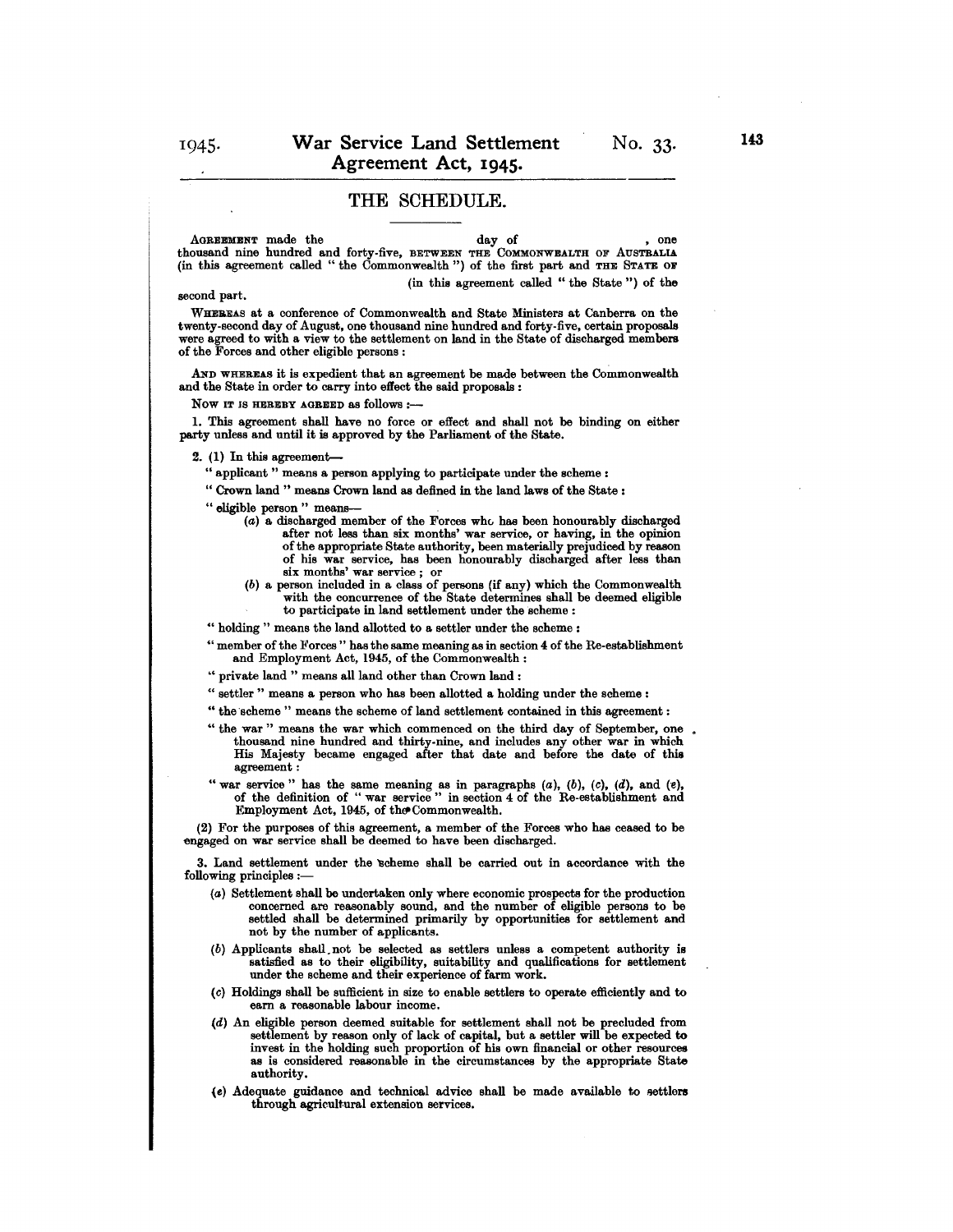4. (1) The State shall administer the scheme on behalf of the Commonwealth.

(2) The Commonwealth shall, in the manner hereinafter provided, make the major financial contribution and be responsible (after fullest consultation with the State) for policy decisions in relation to the scheme and exercise general supervision over its administration.

(3) The State shall initiate proposals for settlement under the scheme, but the Commonwealth may initiate proposals where these are directly associated with any matter in respect of which the Commonwealth has power to make laws.

5. The Commonwealth shall provide capital moneys required for the purpose of acquiring, developing and improving land for settlement under and in accordance with the terms of this agreement.

6. (1) The Commonwealth shall bear the cost of Commonwealth administration of the scheme.

(2) The Commonwealth shall provide training and pay to applicants selected for training, living allowances and certain transport and other expenses incidental to their training.

(3) The Commonwealth shall provide living allowances for settlers during the assistance period referred to in clause 13 of this agreement and meet the cost involved in the remission of rent and interest provided for in that clause.

(4) The Commonwealth shall make a capital contribution in respect of each holding of an amount equal to three-fifths of the excess of the total cost involved in acquiring, developing and improving the holding over the sum of valuations of the land and improvements.

(5) The amount of capital contribution to be determined in accordance with the last preceding subclause shall, if required by a State, be separately and independently assessed in respect of land and improvements.

(6) The valuations referred to in subclause (4) of this clause shall be made by officers appointed by the Commonwealth and State in consultation for the purpose.

(7) In making the valuations, the officers shall have regard to the need for the proceeds of the holding (based on conservative estimates over a long.term period of prices and yields for products) being sufficient to provide a reasonable living for the settler after meeting such financial commitments as would be incurred by a settler possessing no capital.

(S) Where settlement is on Crown land, an amount to be agreed upon between the Commonwealth and the State shall be included in the total cost referred to in subclause (4) of this clause to cover the State's interest in the land.

(9) The Commonwealth shall bear any losses arising out of arrangements made in accordance with clause 15 of this agreement.

• (10) Subject to clause 7 of this agreement, the Commonwealth shall be responsible for all other costs arising directly from settlement under the scheme.

7. (1) The State shall, subject to subclause (3) of clause 16 of this agreement, bear the cost of State administration of the scheme.

(2) The State shall make a capital contribution in respect of each holding of an amount equal to two-fifths of the excess referred to in subclause (4) of clause 6 of this agreement.

S. Any excess of the total costs involved in acquiring, developing, and improving the holding over the valuations made in accordance with the provisions of clause 6 of this agreement shall be written off and such valuations shall, unless otherwise agreed by the Commonwealth and the State, be accepted for the purpose of applying the terms and conditions relating to tenure of land made available for settlement under this agreement.

9. All financial matters relating and incidental to the carrying out of the scheme shall be arranged in a manner satisfactory to the Treasurer of the Commonwealth and the Treasurer of the State.

10. The following procedure shall be observed in connection with the approval of proposals for settlement under the scheme brought forward by the State:-

- (a) After the State has selected such land as appears suitable· for settlement, it shall immediately take all practicable and necessary measures to prevent the land or any part thereof being dealt with otherwise than as is provided in this agreement.
- (b) The State shall submit to the Commonwealth certain information to be agreed upon by the Commonwealth and the State and shall confer with the Commonwealth to determine whether a detailed survey of the land is required, and, if both the Commonwealth and the State agree that a detailed survey is required, this will be undertaken by the State with the assistance where necessary of relevant Commonwealth authorities: Provided that if, before

www.uu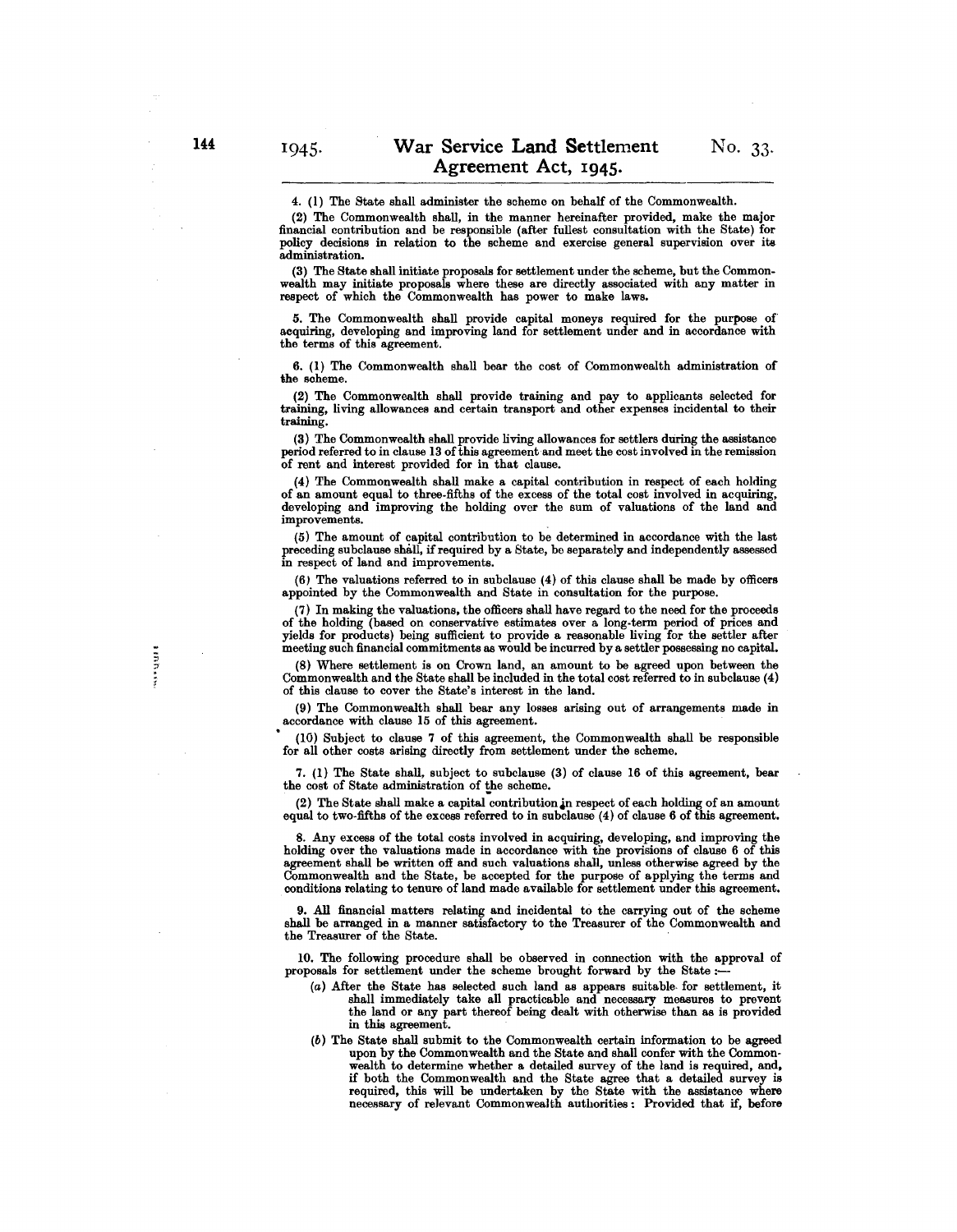the fifth day of October, one thousand nine hundred and forty-four, the State had selected land for settlement and completed or substantially completed all surveys thereof considered necessary by the Commonwealth, the State may immediately submit the proposals in the manner provided in the next succeeding paragraph, and no further survey of the land shall be required.

- (c) The State shall submit to the Commonwcalth details of proposals for settlement development and use of the land as the State and the Commonwealth agree upon.
- (d) The Commonwealth and the State shall confer on each proposal and decide whether it should be accepted, either with or without alteration or modification, as an approved plan of settlement.

11. (1) The State shall set apart Crown land or with funds provided by the Common. wealth resume for settlement Crown land and acquire compulsorily or by agreement private land comprised in an approved plan of settlement at a value to be approved by the Commonwealth, and will hold the same for use for the purposes of the scheme.

(2) Where Crown land is set apart or resumed for the purpose of settlement, the State shall be credited with such amount as the Commonwealth and the State agree represents the interest of the State in the land.

(3) Where Crown leasehold is resumed or acquired either compulsorily or by private agreement the State shall be credited with such amount as the Commonwealth and the State agree represents the interest of the State in the land.

(4) The State shall sub.divide; develop and improve the land to a stage where it can be brought into production by a settler within a reasonable time having regard to the type of production proposed.

12. The following principles shall be adhered to in training, selecting and settling applicants under the scheme :-

- (a) An eligible person may apply to participate under the scheme not more than five years after-
	- (i.) the fifteenth day of August, one thousand nine hundred and forty.five; or
	- (ii.) the date when he ceased to be engaged on war service,

whichever is the later.

- (b) An applicant for settlement shall apply to the appropriate State authority, which shall, on behalf of the Commonwealth-
	- (i.) determine whether an applicant is an eligible person; and
	- (ii.) classify eligible persons as suitable (either immediately or after training or further experience) or as unsuitable for settlement.
- (c) \Vhere training or further experience is considered desirable by the State authority, it shall be provided mainly by employment with farmers approved by the State authority.

13. (1) There may be granted to a settler during the period of one year next following the allotment of a holding to him (hereinafter referred to as "the assistance period ") a living allowance at such rate and subject to such conditions as may be fixed by the Commonwealth.

(2) During the assistance period the settler shall not be required to pay any rent or interest in respect of the holding or to make any payments on account of principal or interest in respect of advances (other than advances for working capital) made under clause 15 of this agreement.

(3) In special circumstances and upon conditions approved by the Commonwealth, further assistance may in any particular case be extended beyond the said period of one year.

14. (1) The net proceeds of the holding during the assistance period shall be paid to an authority prescribed by the Commonwealth (after consultation with the State) and credited by that authority against future obligations of the settler in respect of advances for stock, plant and equipment, and improvements, and in respect of rent in a proportion to be determined by the authority.

(2) The authority may, in any particular case, waive the requirements of the last preceding subclause if, in its opinion, the circumstances of the case are such that it is desirable to do so.

(3) \Vherever practicable the whole of a settler's finances relating to his settlement under the scheme, including the collection of rent in respect of the holding, shall be controlled by one authority.

No. 33.